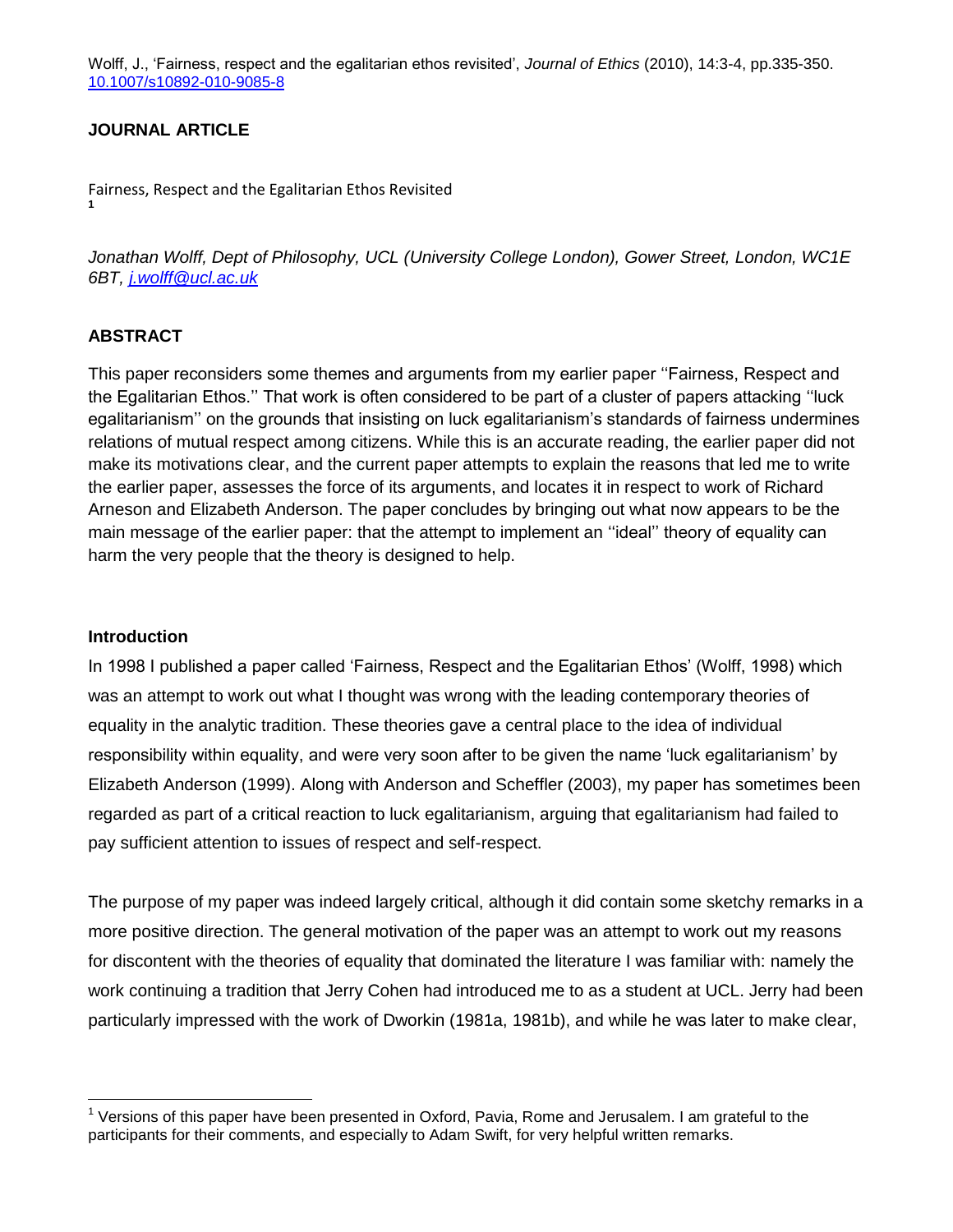he wasn't entirely satisfied with the details of Dworkin's approach (Cohen, 1988), see also Arneson, 1988), he was never less sure that Dworkin had made a major advance in egalitarian theory.

From the mid-80s I had felt that I should have joined in the project of refining post-Dworkinian egalitarian theory, as others were doing, but my heart wasn't in it. I eventually expressed some of this discontent in my 1998 paper. Looking back, now, though, I see that this papers contains a variety of complaints and concerns, not always properly distinguished from each other and none developed in sufficient detail. There is a limit to how much I can remedy the lack of development here, of course, but I can at least try to make out the main points with more care, or if not more care than at least more emphasis.

In the first section of this paper I will set out the general difficulties I perceived in contemporary egalitarianism that led me to write the earlier paper, while the task of the second section will be to review the main arguments of that paper, with my current assessment of their force. The argument of the paper to have generated the most discussion is the example of 'shameful revelation', and I will make my observations on some responses to this argument, most notably from Arneson. In the final section I will explain why I do not endorse what Elizabeth Anderson has called 'Democratic Equality' as a possible alternative to luck egalitarianism and make some concluding remarks concerning the lessons I now draw from my earlier discussion.

# **Section 1. What's Wrong With Recent Egalitarianism?**

## **1(a) Introduction**

From the 1980's one main current in egalitarianism thought has been to try to generate a theory of equality which resists the most telling criticisms offered by libertarians, yet remains true to the high standards of rigour of analytic philosophy. The major move in this direction was made by Ronald Dworkin, who set a new agenda for thinking about equality (Dworkin, 1981a, Dworkin 1981b, for discussion see Wolff, 2007). Yet while the motivations of this project seem firmly rooted in a concern for equality, and the ingenuity with which it has been developed is impressive, it seemed to me to have rather little to do with earlier traditions of thinking about equality and which one might hope to see political philosophers formulate in a precise manner. The tradition I have in mind is the line of thought running from the Levellers and Lockean Socialists, through Marxism, to the early 20<sup>th</sup> century English socialism of Orwell and Tawney. One great surprise, of course, is that Jerry Cohen's own work did not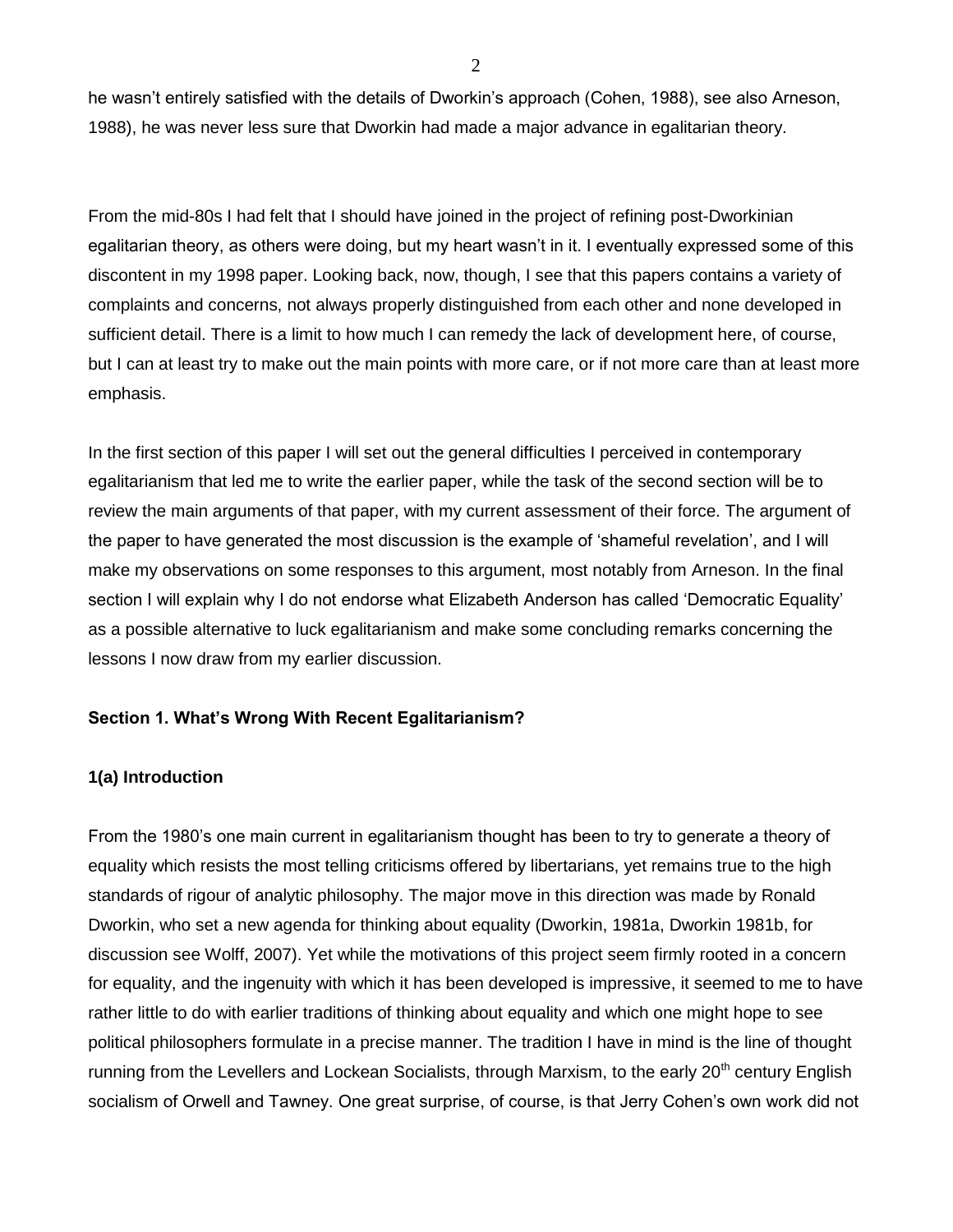bring together Marxist and liberal egalitarian theory in the way in which one might have expected given his other philosophical concerns.

There are a number of ways in which the liberal egalitarianism of analytical political philosophy failed to connect with these earlier socialist writers, and, it could be argued, suffers by comparison. In what follows in this section I will present a number of sources of dissatisfaction with liberal egalitarian theory. Many of the objections may seem exaggerated, or polemical, and to apply to some versions of the theory but not to others. Some of the criticisms may also seem unfair, or to have easy answers, but what I am trying to do here is to capture a sense of discontent, rather than to state a set of decisive objections. Suffice to say, though, I do think that the objections need to be taken into account in any comprehensive account of egalitarianism, and in this respect I must admit that in my own work I am still struggling.

Note that I am considering a tradition that starts with Dworkin, rather than Rawls; a tradition which selfconsciously tries to incorporate a response to Nozick, or at least Nozick-like arguments. (Nozick, 1974). How much of what I shall say also applies to Rawls is a further question, on which I will say little here, but on the whole Rawls will come off somewhat better than the post-Rawlsians. (Rawls 1971, Hinton 2001).

# **1(b) The Good Society**

A first apparent lack in contemporary theories of liberal egalitarianism is that they rarely seem to be animated by a vision of the good society. Of course by providing principles of justice it is possible to assess societies as better and worse, and hence comparative evaluation may in some cases be possible, but there is little sense of what would be a good way to live together. This agnosticism is, of course, part of what it is to be a *liberal* egalitarian, but in some ways it can seem unsatisfying. Traditional egalitarianism has a view of a society of equals with no one above me, no one below me, and based on some notion of community or common wealth. As has often been noted recently, on the socialist egalitarian view the goal of equality is not so much to achieve an equal distribution of material goods, but to create a society in which each individual can think of themselves as valued as an equal (Norman 1998, Miller 1994, Anderson 1999, Scheffler, 2003). By contrast, liberal egalitarianism can seem rather soulless; as if it begins with the idea of equality before the law, and then pushes it, via anti-discrimination, and active equality of opportunity, ultimately to include equal access to private property. Communitarianism has been the most obvious attempt to recover the idea that political philosophy needs to recognise that its subjects are human beings, rather than bundles of ambitions and endowments, but communitarianism has only partially been integrated into egalitarian thought, by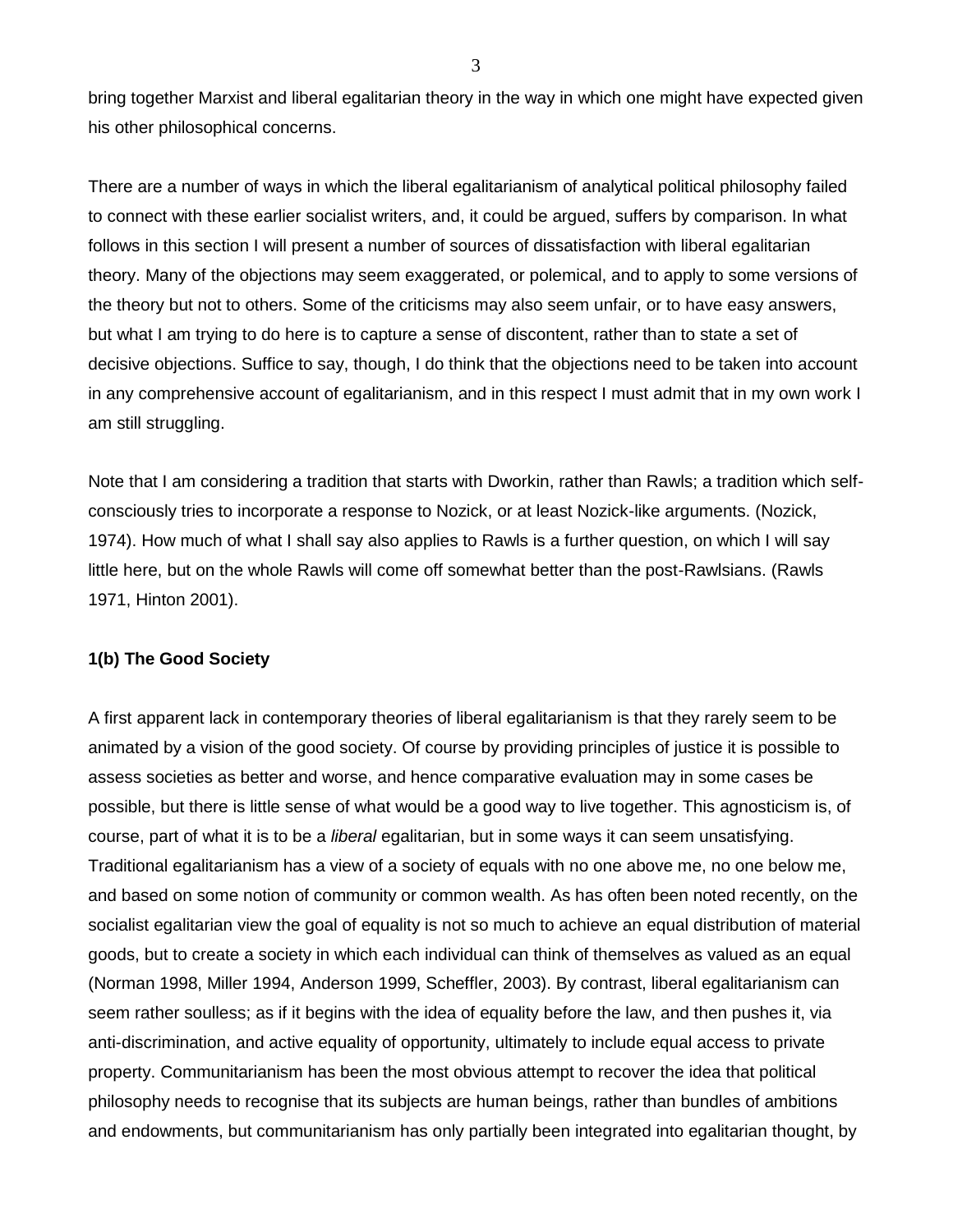means of Michael Walzer, and it has generated only a limited amount of systematic discussion as to how communitarian egalitatarianism should be understood (Walzer 1983, Miller and Walzer, 1994).

# **1(c) Materialism and Anti-Materialism**

Related to the absence of a vision of a good society is a second concern. For those who came to egalitarianism from a reading of the classic works of socialism it can come to seem very strange that liberal egalitarianism is so focused on the question of the distribution of material goods. Consider the romantic anti-materialism exemplified in the work of thinkers such as William Morris. How important are material goods? On any view material goods are, of course, necessary to achieve a certain level of well-being and dignity, and that one of the problems of contemporary society is that far too may people have far too little. However on many socialist views, beyond a certain point a concern with material values is a sign of corrupted values and priorities. These socialist views tell us that material goods are relatively unimportant and where we can, we should transcend our interest in them. Liberal egalitarianism, in comparison, appears to assume that material goods are so important that we should make sure that everyone has an equal share.

Such an emphasis on material equality can seem almost a betrayal of ideas animating equality, as it highlights the way in which people are at odds with each other, rather than seeing themselves as members of a supportive collective enterprise. Material goods are typically 'rival' in the economists' sense that if something is possessed or enjoyed by one person it cannot be possessed or enjoyed by another, and hence social justice essentially provides rules to settle competition over desirable scare goods. However not all goods have this rival or competitive structure. Consider, for example, goods arising out of companionship, community, friendship or belonging. There is a not a fixed pot of friendship. Of course it could happen that making friends with one person means losing another friend, but equally it is possible that within a group over time they all increasingly enjoy the goods of friendship without anyone suffering a loss.

There are, then, goods which, in Tawney's words, 'to divide is not to take away' (Tawney, 1931, p. 291). A socialism inspired by, Tawney, or by William Morris or Oscar Wilde, plays down the importance of the acquisition and consumption of material goods, and the conflict and rivalry that goes with it, substituting an emphasis on the enjoyment of what can be shared, rather than privately consumed: art, culture, conversation, and companionship as well as the development of a many-sided human potential. Harmony, rather than conflict, takes centre stage.

## **1(d) Production**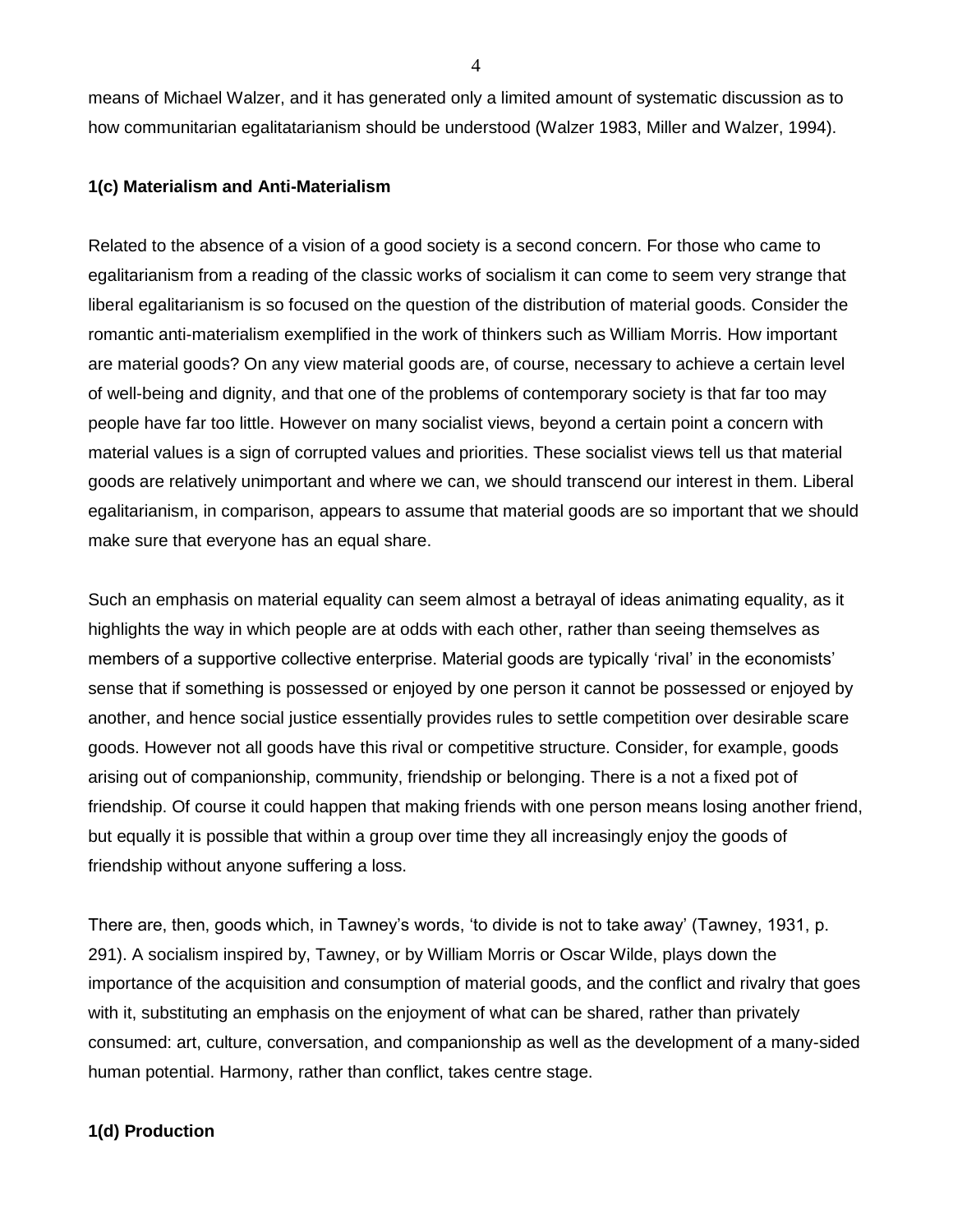So far, then, I have stated two related general objections to, or at least concerns with, liberal egalitarianism. First, it lacks a positive vision of the good society; second it seems overly concerned with settling conflicts over the division of material goods. A third objection is that it typically gives rather little attention to the production side of economic life. A Marxist analysis begins with the concepts of land, capital and labour, looking at who currently controls, and receives income flows, from them, and how an economy could be arranged for the common good in future society. Liberal egalitarianism starts in a different place; apparently with a model of human beings who look suspiciously like the modern office worker: consumers who have salaried jobs in large organisations, which are a burden in proportion to the hours of leisure that need to be sacrificed, and a benefit in proportion to the amount of income they yield. Many liberal egalitarian theories make no reference to modern economic realities; their theories are stated at an abstract level. Where differential conditions of production are mentioned we are given examples of individual rural entrepreneurs (the hardworking market-gardener) rather than the multi-national joint-stock company owned by a combination of other institutions managing money on behalf of investment funds, pension funds, and a small number of wealthy individuals, which is the dominant ownership pattern of modern capitalism. On the whole, liberal egalitarianism simply ignores many aspects of the economy. These include the ownership of the means of production; the management of production; the consequent distribution of income that follows more or less directly from the ownership of the means of production; banking; finance; and the ways in which different forms of work can be differentially a benefit and burden (Gomberg, 2007).

One response is to argue that nevertheless what matters is the condition of individual lives, and that the organisation of work and the economy is primarily an instrumental question. So, for example, Rawls is often read as arguing that what matters is the level of income and wealth of the worst off in society, and therefore we need to arrange the economy in whatever way will make the worst off as well off as possible. Whether this means a planned economy, market socialism, welfare capitalism, laissez-faire capitalism, or a property-owning democracy is merely a question of means. This may seem a liberating move, but few contemporary egalitarians have taken seriously the point on which Marx criticised Mill: that one cannot treat production and distribution as separate issues, for the two will inevitably interact. Income distribution will inevitably reflect patterns of ownership of productive capital, and therefore egalitarians need to find ways of integrating the topics of production and distribution.

## **1(e) Responsibility**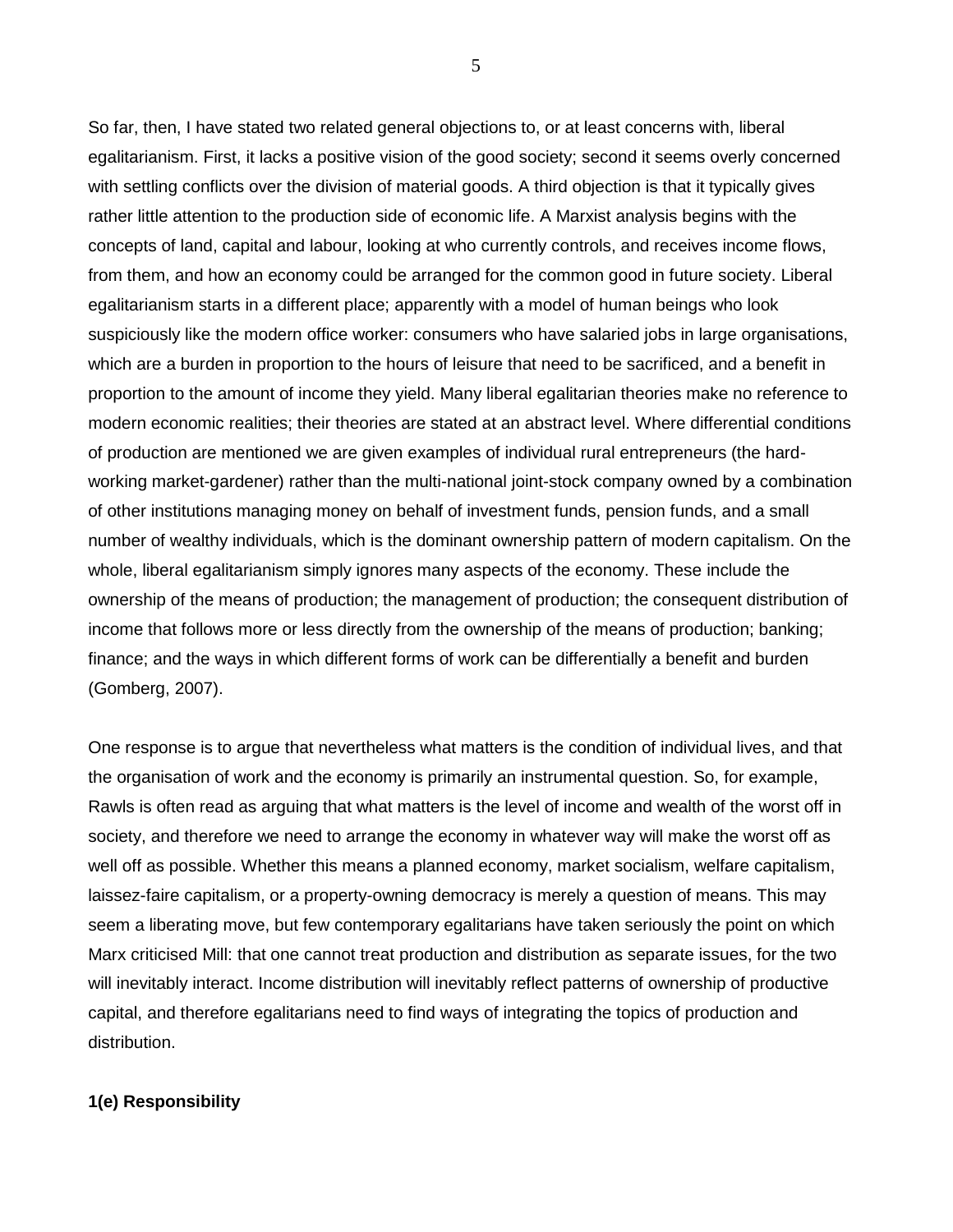Finally it is worth highlighting liberal egalitarians' concentration on issues of individual responsibility, especially as the focus of the attention has been the responsibility of those towards the bottom of the income distribution. There has been a great deal of attention to the question of the circumstances under which those who are unemployed should receive or, conversely, forfeit, welfare benefits. Yet it seems odd for those who profess themselves to be egalitarians to want to spend so much effort on the question of how to make the distinction between the deserving and the non-deserving poor. In response, it will be said that every theory will have to work out some way of dealing with issues of responsibility, and, in the end, this may well have the consequence that some welfare claimants will have their claims disallowed. This I grant, but I would also make two observations. First, egalitarians seem not to have been so concerned about the distinction between the deserving and undeserving rich: should they not also press hard for a distinction between 'earned' and 'unearned' income, with differential tax rates, as the British Labour Government of the 60s and 70s enforced? Or if they have reasons to reject such a distinction, should this not be brought out into the open? Second, while it is true that any theory of responsibility will have consequences for the poor, it seems odd that this issue appears in the foreground, and the rest of the theory is built around it (Wolff, 2004).

## **Section 2. Themes from Fairness, Respect and the Egalitarian Ethos**

#### **2 (a) Introduction**

The previous section has set out some of the background concerns that led me to question contemporary egalitarianism in the mid-1990s. I do not think I had formulated all these concerns but they were lurking in the background. They crystallised in a somewhat different form in my 1998 paper, and in this section I review what I take to be the major points from that paper and to give my current view of their force.

#### **2(b) Abstract examples**

My earlier paper was, in effect, an attempt to rescue egalitarianism from the distorting effects caused by taking libertarianism too seriously. One way in which the influence of libertarianism is apparent in concentration on the idea of responsibility in the resulting theory, as mentioned above, and this will be a major focus of what follows. However there is another way in which libertarianism – in the particular form in which it is presented by Nozick – has also had its effect. This is the methodology of using very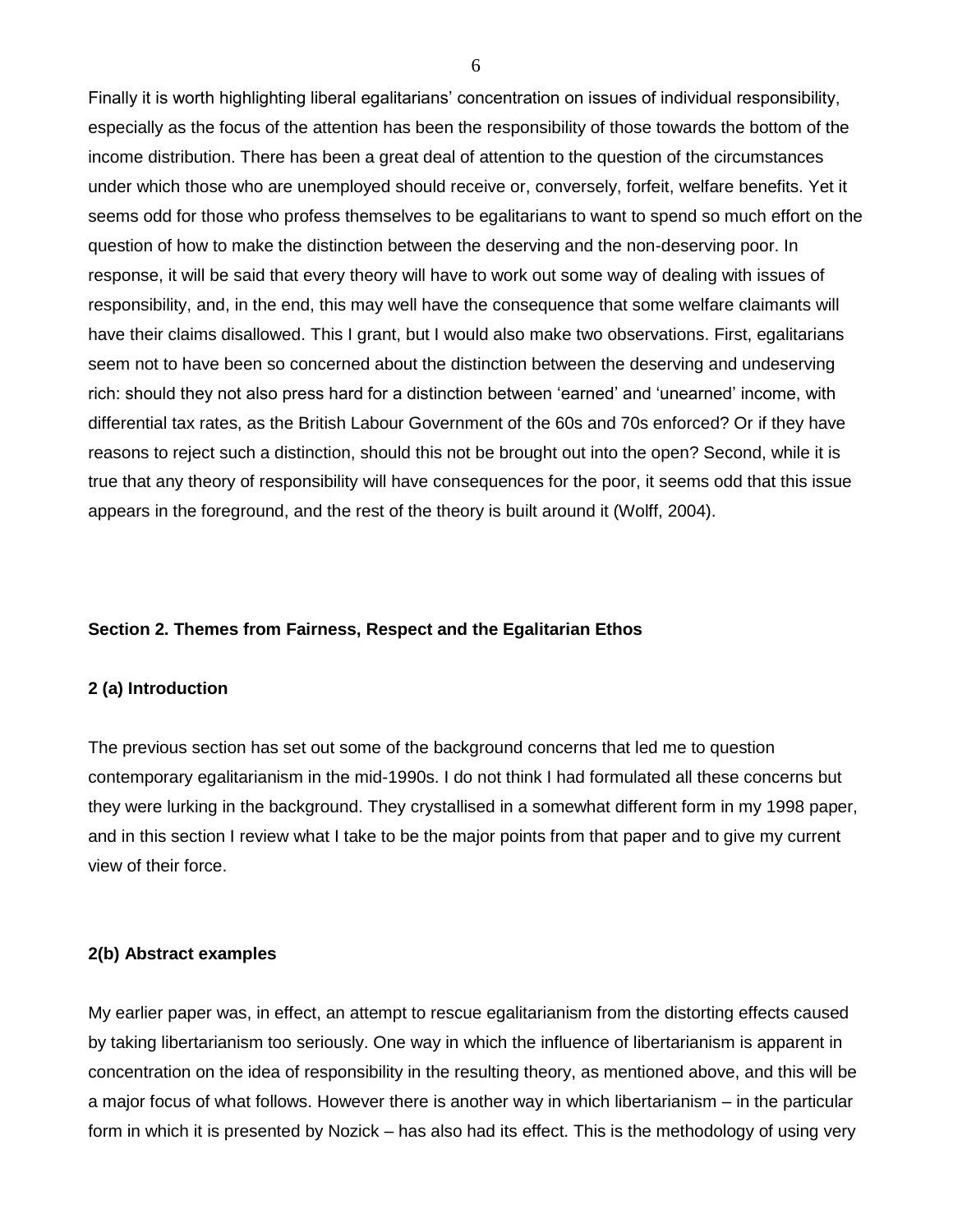abstract examples, often depicting a small number of people in quite bizarre situations, as a way of helping formulate, hone and assess proposed principles. Nozick understands that he is doing political philosophy in a new style, and one which owes a great deal to standards of argument in contemporary epistemology, especially in the wake of Gettier and the attempt to generate a water-tight definition of knowledge by means of 'theory, counter-example, patch-condition, counter-example' and so on. In Nozick we find examples of a person who can only get exercise by swinging a baseball bat in such a way that it smashes the head of a cow, and another person who can only get exercise by throwing books through your open window. There must be dozens, perhaps even hundreds, of examples like this in *Anarchy, State, and Utopia*, while there are very few in *A Theory of Justice*. Nozick was probably not the first person to argue in this style in value theory (Judith Jarvis Thomson's paper on abortion pre-dates Nozick by a few years, Thomson 1971) but the egalitarian literature generally looks more like Nozick than Rawls (Wolff, forthcoming).

Now, one may feel that this may be a notable fact from the point of view of the sociology of political philosophy, but it may be harder to see why it should be a problem. The advantages of this method are obvious: if one advances a principle that yields counter-intuitive consequences for particular examples then there is a difficulty. Normally the difficulty is taken to be that the principle is, strictly speaking false, and therefore, at the least, requires amendment. Or, to go the other way, it may be possible to explain why the consequences are not counter-intuitive after all. But in any case the use of abstract counter-examples yields benefits in precision, and possibly depth, of view. Hence it is clear that abstraction is not a problem in itself, and, indeed, is unavoidable. No statement of any example can be true to all the subtleties of the case, and so abstraction is always present, and hence only ever a matter of degree.

Could it be, though, that the methodology is misleading in its promise of precision? After all, the method has not proven conspicuously successful even where it is most at home, in the theory of knowledge. Perhaps we should take notice of Aristotle's dictum that we should not expect from ethics and politics the level of precision that we seek in mathematics, and therefore the method presupposes that an unattainable level of precision is an appropriate goal. Now, while there is something comforting in the idea, the level of precision an area can bear is, partly at least, an experimental question, and it would be unsatisfactory to give up too early. Once more rigour and precision is a good thing, not a problem, and if the use of abstract counter-examples can help in this respect, then so much the better.

Abstraction, then, is not a problem in itself; nor is the search for precision. Could the problem be, though, that the method is distracting? Myles Burnyeat, in a famous review of two authors' works on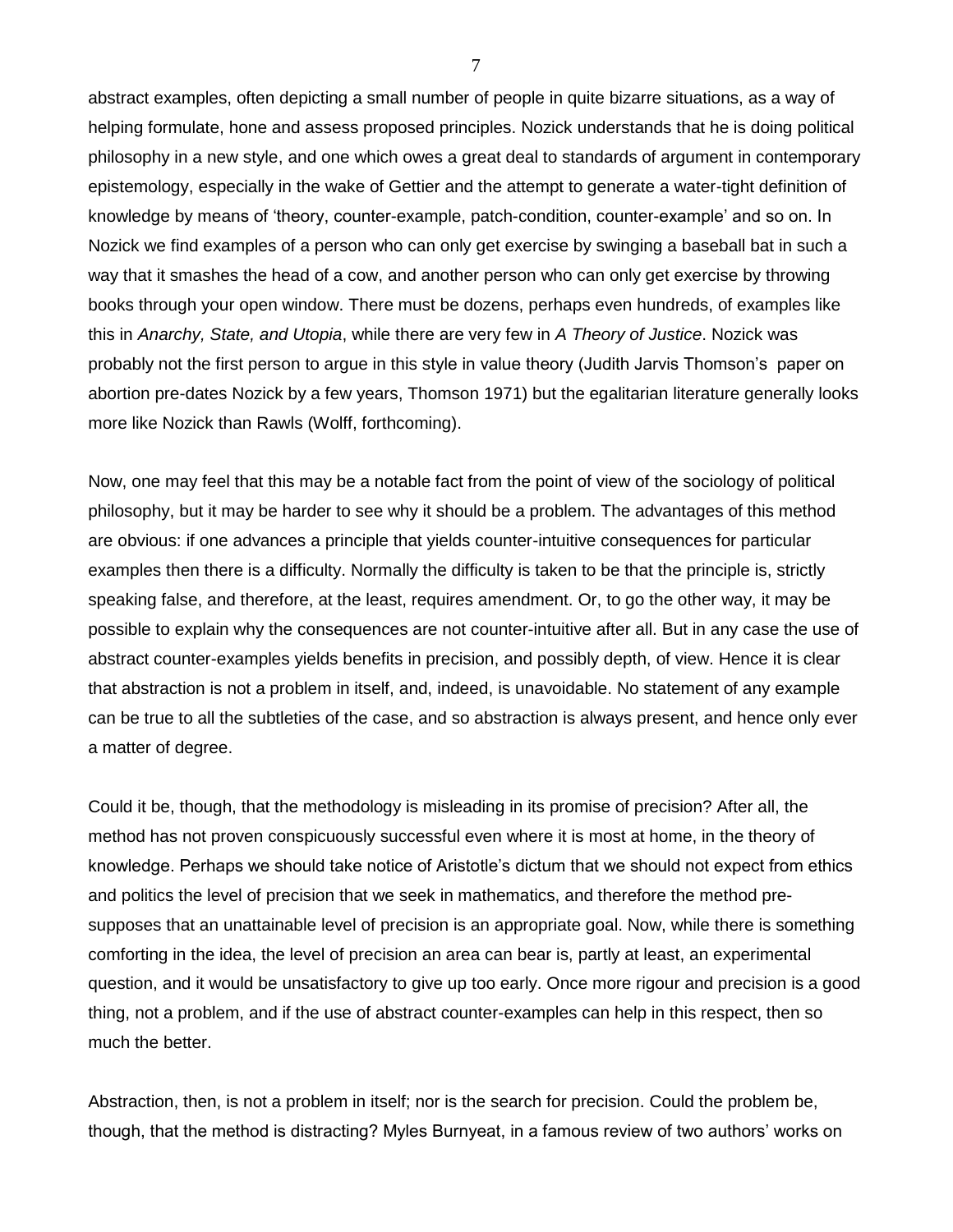Plato, suggested that one of them suffered from the problem that it was that it was 'all vision and no argument' while the other was 'all argument and no vision'. Whether this was a fair assessment of the books under review I will have to leave to others, but perhaps we can agree with Burnyeat's lesson: that good philosophy needs both vision and argument (Burnyeat, 1979). This danger of the method of abstraction is that it encourages argument, at the cost of vision. However, one can accept that there is such a danger, and thank those who point it out for their concern, yet simply take it as a warning that refining principles by means of abstract examples can only be part of one's project. It would be absurd to think that using the method of abstraction excludes vision; after all one can hardly accuse Nozick of lacking vision, which is distinct from the question of whether we find his vision attractive.

What, after all, then is the problem of abstraction? As I now see it, the point can be made rather simply. Any example contains limited information, and very abstract examples will typically contain very little. There is, thus, a hidden assumption that nothing else is relevant; that all other things are equal. By focusing only on abstract examples we are in danger of not taking account of all pertinent features of the cases that are of interest in practical life. Again this is a danger rather than a necessary consequence, and the charge needs to be made out in detail. However, in this case I think it can be made out in detail, and it is something I will return to below.

# **2(c) A Principle of Justice**

Much of contemporary egalitarianism has been concerned with the task of formulating the correct principle of egalitarian justice. There is a great deal to be said about the role of principles in intellectual endeavour. Principles seem to be privileged, and can be very powerful. The allure of a principle is that with a small number of concepts, formulated in the right relations, pronouncements can be made over what before appeared to be a wide range of disparate phenomena. In the sciences these pronouncements are often explanations or predictions of events, and hold out the hope either of control or rational response. In the realm of values principles offer a normative standard which then permits judgement again over an unlimited range of cases. The ideal appears to be that principles should be simple to state; that there should be very few of them (ideally just one), and that they should have very wide – perhaps universal – application, rather like the law of gravity, perhaps.

But should we really expect to be able to devise principles of such nature in political philosophy? It is a lively matter of debate in the philosophy of science as to whether or not there are 'real' laws of nature, and if so how they fit together. Much of western intellectual pursuit has been conducted as if God wrote a highly elegant and fully consistent 'book of nature' and for reasons of his own set human beings the challenge of trying to recreate it, based on the clues that he left sprinkled around the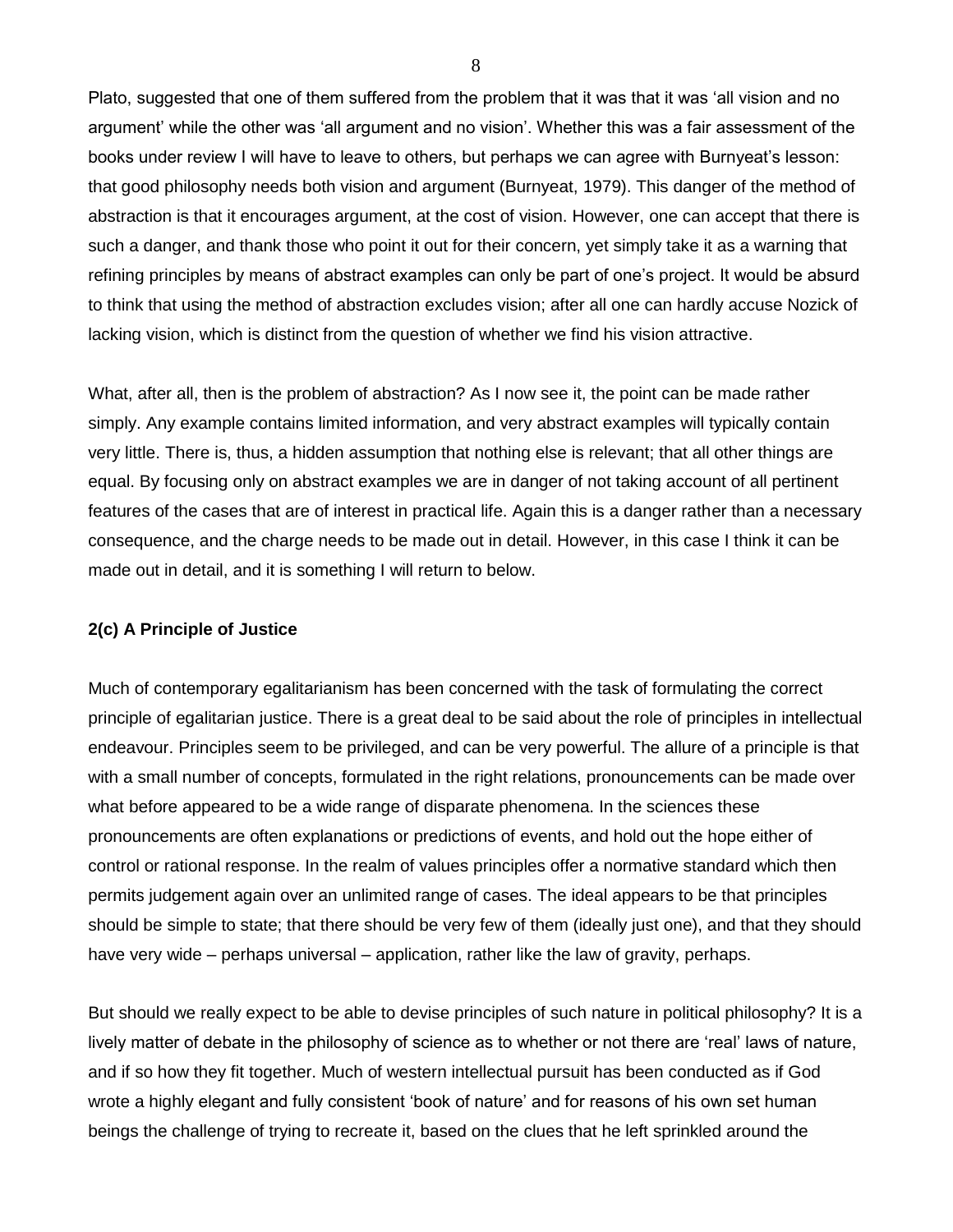natural world. Yet if we reject this image of science and of the world we are left with some powerful question, such as there: Why should there be laws or principles? Why should they be fairly simple to state? Why should they be few in number? Why should they be consistent? Even if we think that political philosophy should be modelled on science, why take classical mechanics as the model rather than, say, medicine? These questions are even more pressing in moral and political enquiry than they are in science, given that each value has a history and development which could easily bring it into conflict with other values. Those searching for a fundamental principle of equality, which is true to the concerns that motivate egalitarians and also has wide application, owe us some reason to think that this is a task that could possibly bear fruit. A better response still, of course, would be to produce the principle.

# **2(d) An Ethos of Equality**

For reasons such as this I suggested in my earlier paper that it is better to see egalitarianism as constituted not in terms of a fundamental principle of justice, but in terms of what I called there an 'ethos'. Whether or not the term 'ethos' is helpful, the key idea there was that egalitarianism starts from a collection of values, not principles, and, as I suggested in my earlier papers, those values include fairness and respect. The heart of the paper, of course, was to argue that there is no guarantee that these values can always be jointly pursued, and, indeed, they can conflict in some case (I use an abstract example to make the point). Egalitarians need to manage their way around that conflict, somehow or other, when it arises. My own feeling is that we are unlikely to be able to guarantee a permanent, stable, solution, and that we are likely to have to compromise. However the compromise may well change over time as we try to adjust to changing circumstances, and, indeed, changing emphasis on different values.

# **2(e) Fairness, Respect and Shameful Revelation**

The main argument of my earlier paper was based around an argument that purports to show that there can be a tension between two egalitarian values: fairness and respect. The argument is that the responsibility element in egalitarianism – incorporated in order to ensure that redistribution takes place only when it is fair to do so – leads to the view that individuals are entitled to help only when their plight is in the relevant sense outside their own control. In the example of welfare benefits for the unemployed the doctrine appears to entail that individuals will be entitled to receive unemployment benefit only if they are unemployed for reasons that are outside their own sphere of responsibility. Specifically, those unemployed through choice would not be morally entitled to unemployment benefit.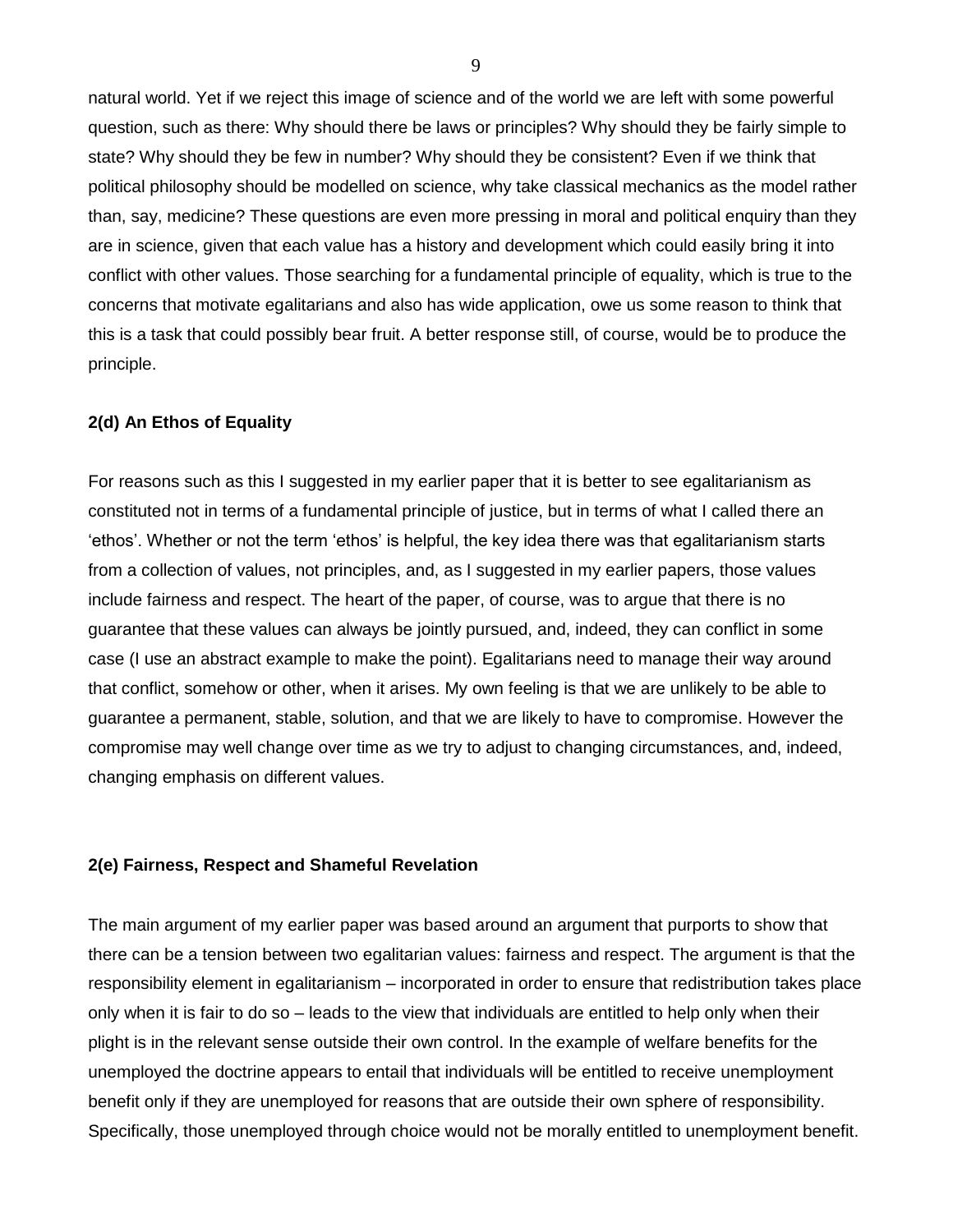Consequently, in order to prevent individuals from benefiting unfairly, those making decisions about who should receive unemployment benefit need to be able to distinguish between those who are unemployed by choice and those who are unemployed through lack of relevant opportunity.

Consider now a situation in which there is no general problem of unemployment, and, on the whole, those who seek jobs manage to obtain them. Under such circumstances, therefore, anyone who has difficulty getting or keeping a job must presumably either lack the talents other people standardly have, or have some sort of character trait that renders him or her unattractive on the job market. In such circumstance such a person will have to make out the case to the welfare officers that he or she lacks talent or is otherwise undesirable from the point of view of the labour market, if a claim for unemployment benefit is to be upheld. Yet this will be humiliating; it undercuts self-respect, and may well lower one's standing in the eyes of others, given that, as a matter of contingent but stubborn fact, an ability to contribute to society's productive work is considered so important in the contemporary world. Note that under such conditions the mere receipt of unemployment benefit would be an indication of one's unemployability.

The example was intended to show that fairness and respect can conflict: more precisely the responsibility element incorporated into luck egalitarianism forces a distinction between those who are responsible for their difficulties and those who are not, and in some cases it can be humiliating to have to reveal – first to oneself and then to others – that one lacks talents others have. This is why the term 'shameful revelation' is used, and the suggestion is that those who have to make shameful revelations are not treated as equals.

There is, of course, a question of what this argument really shows. It was never intended to show that fairness and respect are in contradiction in the sense that they can never be jointly satisfied. And so it has often been pointed out in reply to me - as I pointed out myself - if it was not regarded as shameful to lack employable talents then there would be no problem. Indeed there would be no problem if everyone had a job and no-one claimed unemployment benefit. My point was not intended to be fully general. Rather, in the circumstances of the actual world, going through a test, required from the point of view of fairness, to see if one meets the conditions for state support specified by luck egalitarianism, can be experienced as humiliating, and produce in the individual concerned the thought that they are not respected as an equal, even though the theory declares them deserving of help.

Now, in my earlier paper I anticipated several responses. Those who believe that the currency of justice is welfare can argue that humiliation is a welfare loss. This is perfectly plausible. However a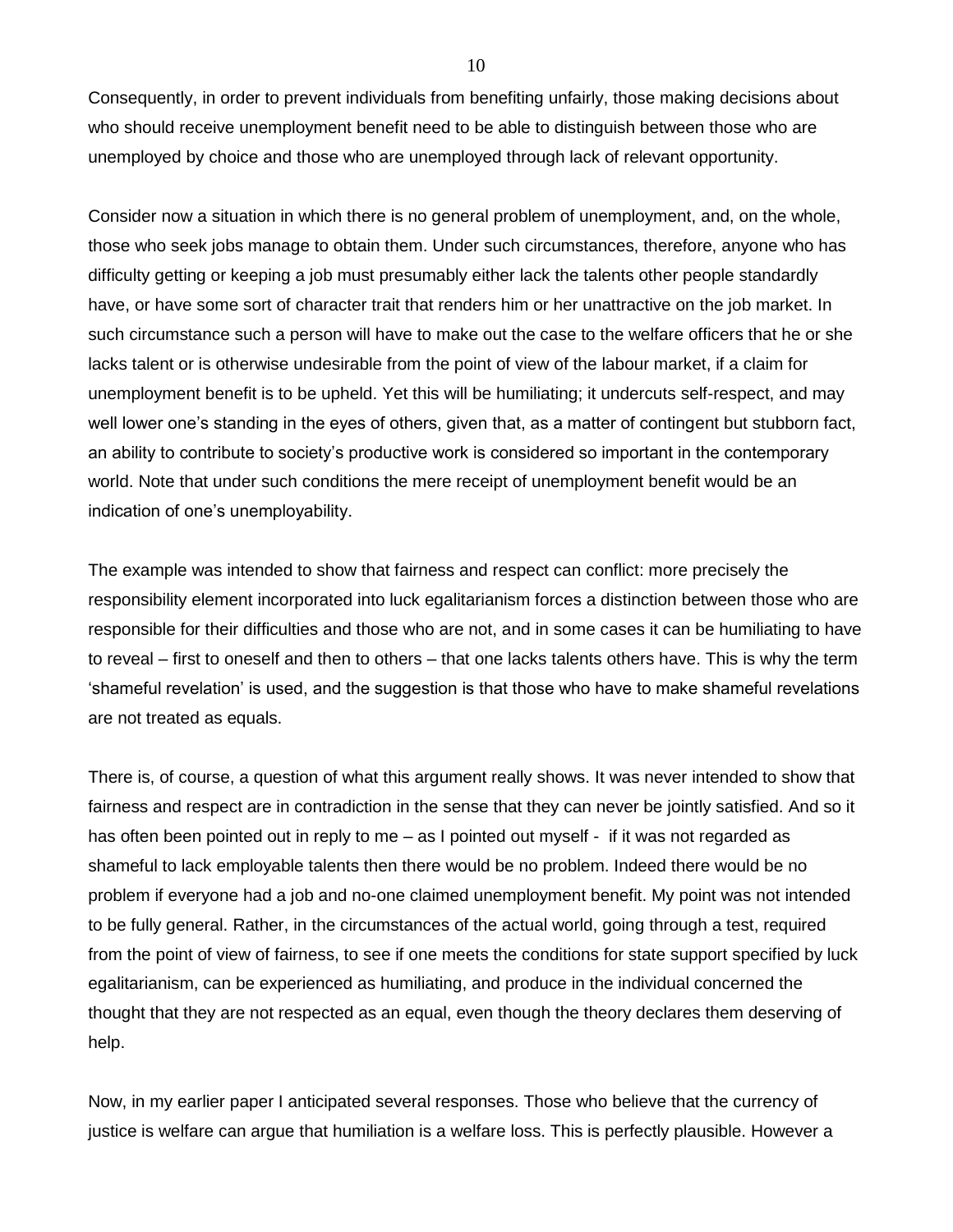great deal depends on the next step in the argument. If welfare is treated as something like preference satisfaction, and is fully commensurable, then welfare can typically be addressed by financial compensation, and therefore those who are humiliated should, on this view, receive financial compensation for their humiliation. Yet, I also suggested, this could possibly make matters even worse by compounding humiliation rather than overcoming it. Hence to turn this response into an adequate reply it appears necessary to accept that well-being is complex in nature, with some partially nonsubstitutable elements.

Once, though, it is recognised that humiliation is a welfare loss that cannot easily be compensated, it is possible to suggest that, therefore, where humiliation is anticipated steps should be taken to avoid its occurrence. This has been argued with particular force by Arneson (Arneson, 2000). Arneson's view is now what he calls as 'responsibility-catering prioritarianism'. It is a form of aggregative consequentialism that requires first of all, an assessment of each person's welfare, and then, in calculating the desirability of outcomes, two weighting factors are introduced, prior to aggregation. One is to take account of responsibility: the more outcomes track individual responsibility, the higher the 'moral value'. The second is that the lower one is placed in the distribution array, the greater the moral value in any increase in one's welfare. The question, then, of whether there should be a conditional benefit test for unemployment benefit now turns on the question of whether having such a test would increase aggregate moral value. The presence of the test would allow greater correspondence between responsibility and outcomes, and hence gets a positive evaluation on that score, but in so far as the humiliation it causes creates a welfare loss for the worst off, this creates a heavily weighted negative factor. In the end, then, whether society should have the test depends on how the sums work out: what the inputs are, and what the weighting factor is.

In principle, then, both results – using a test and not using it - are possible, and so let us consider them. Suppose the sums work out so that we continue to insist on the test. This would be justified as consistent with the form of prioritarianism that Arneson endorses; a weighted form of priority rather than absolute. On such a view it is a commonplace that even the worst off can suffer a loss if the aggregated benefits – in this case the total moral value – is high enough. Humiliation, or loss of selfrespect is nothing special, it is just one more thing to be put in the balance, and if the sums work out a particular way we should accept that the worst off in society can justifiably be made worse off in this way. (Of course there may be ways of mitigating their humiliation, and I will return to this.) I concede that I am prepared to accept this conclusion in modified form. If unconditional benefits led to extremely unfavourable consequences, then, reluctantly, we should consider introducing conditional tests, even if it leads to shameful revelation. Yet it still seems to me that we should give a particularly high emphasis to avoiding humiliation of the worst off.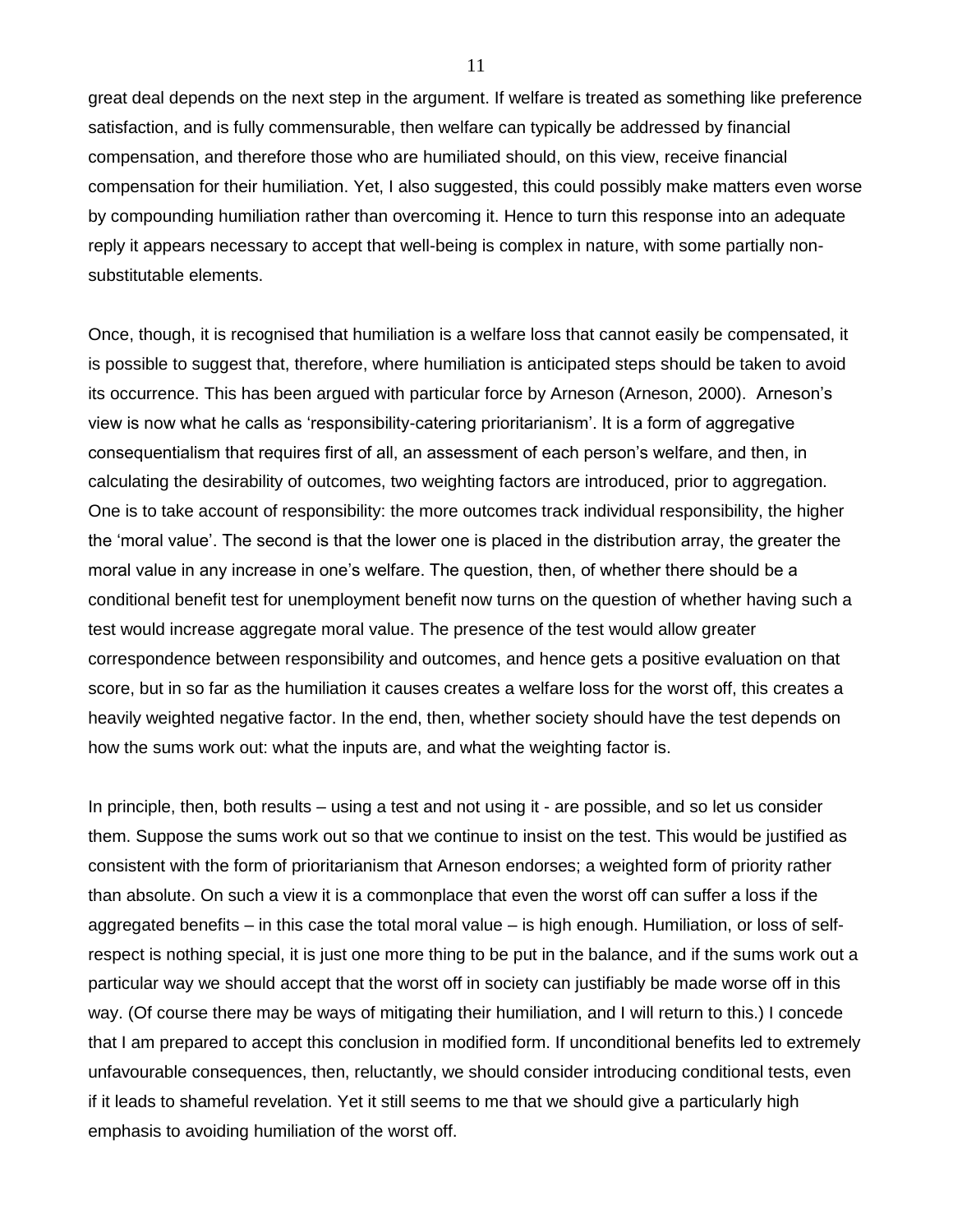Consider, though, the alternative and that the sums come out the other way, and that the welfare loss caused by humiliation is considerable. On this view the benefits achieved by tracking fair outcomes is outweighed by the weighted welfare loss of the worst off. In such a case society would no longer insist on a conditional test, even though responsibility would be less well tracked. However, no-one would be humiliated. Responsibility-catering prioritarianism, it seems, no longer would have a responsibility test, and might even propose unconditional unemployment benefit. But then something strange has happened for it would turn out that responsibility catering prioritarianism would not actually implement the responsibility catering element, at least with respect to unemployment benefits for the poorly off. This does not make it entirely self-effacing, for it provides a theoretical way of evaluating the relative benefits of different outcomes, but nevertheless it presents a striking difference between theory and practice. In general, though, it is unclear whether or not responsibility catering prioritarianism will give sufficient weight to responsibility to impose the test; or sufficient weight to the humiliation of the worst off to oppose it. Cases, no doubt, will differ, but it is interesting to note that despite its name Arneson's responsibility catering prioritarianism is consistent with abandoning the responsibility catering element.

Alongside this response, however, Arneson and others have made another. I have assumed that forcing individuals to reveal their talent status is, first, required by a fairness test, and second, more humiliating for those individuals than leaving their talents unrevealed. Both can be questioned, and have caused me certain discomfort about the example. Let me take them in reverse order.

My main unease about the case concerns the argument that being forced to consider the issue of whether or not one is unemployed through choice or through lack of talent can require one to face up to the fact that one has no employable talents, and can be humiliating. If one could, instead, believe that one was unemployed through choice – that none of the jobs on offer are sufficiently appealing – this would allow one to retain self-respect. But what worries me – and not only me - is that this is a rather unappealing way of maintaining self-respect; essentially through self-deception. Would it not, perhaps, be better for self-respect to face up to one's problems so that it becomes more likely that one will do something to overcome them?

This, then, leads to the second concern; that even if institutions are concerned about fairness, they need not act in such humiliating ways. Sensitive interviews which allow people to recognise and build up whatever talents they have, and to overcome their difficulties, could serve the dual purpose of screening out fraudulent claimants, while building up self-respect. Hence it is arguable that fairness does not require humiliating interventions even in the circumstances of the actual world (Brown, 2009).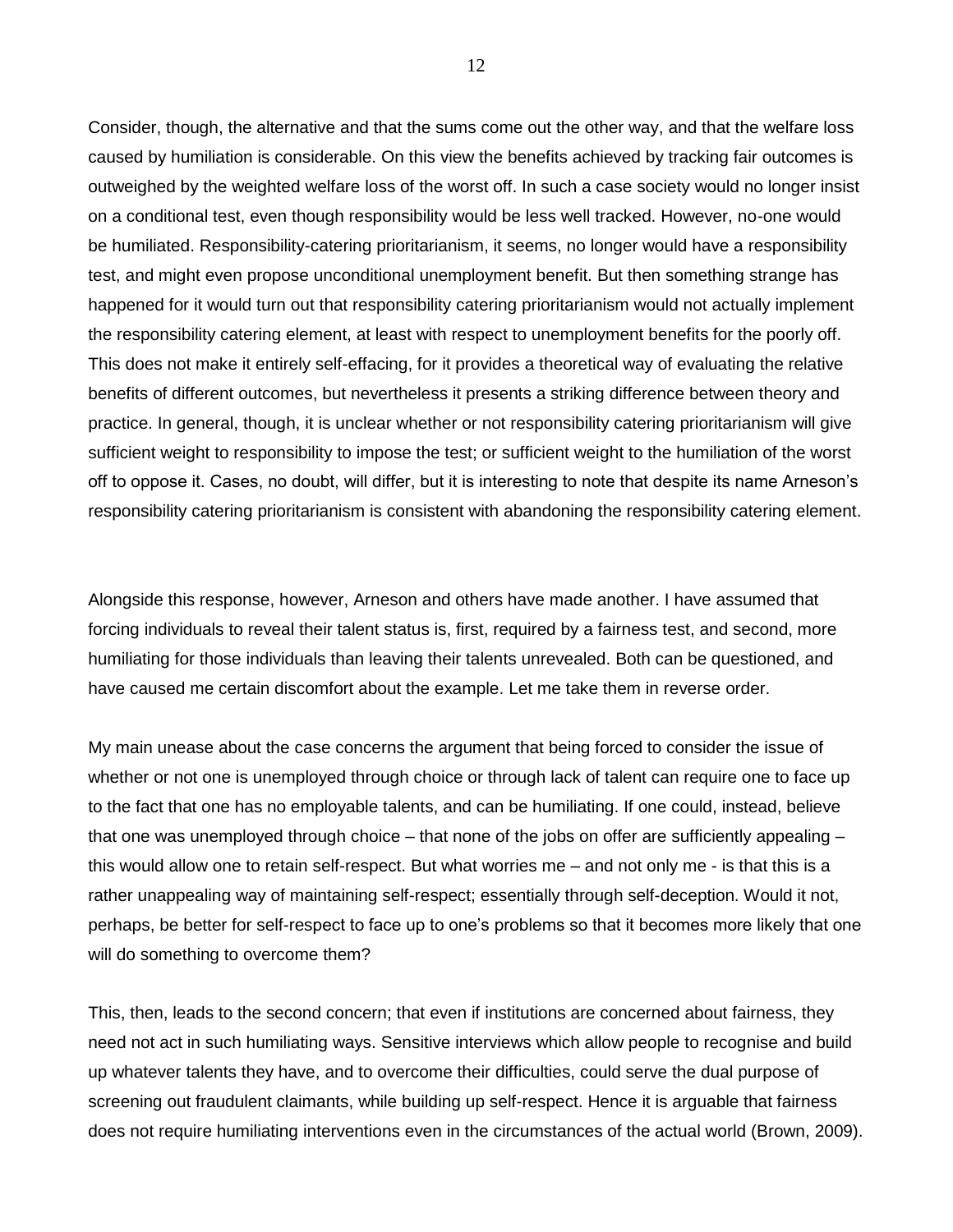The lesson from the discussion is more complex, therefore, than I initially supposed, and I will come back in the following sections to say more about what I now think should be taken from the example. First, though, I want to note that while the responses made so far are available on a prioritarian welfarist view, a prioritarian resource based view does not have recourse to similar lines of escape. Those who wish to maximize the wealth and income of the worst off – whether absolute or weighted priority, whether responsibility-catering or not – must assess outcomes simply in terms of whether they maximize twealth and income. Humiliation is not even a factor to put in the balance. If it turns out that the way to maximize the wealth and income of the worst off is to introduce measures which undermine their self-respect to such a degree that their life is a torment, so be it. For obvious reasons this strikes me as a very unappealing view, and the argument from shameful revelation is simply one more way of bringing out what is so problematic in an index which ignores everything except money.

#### **2(f) Transition and theory of second best**

Before returning to question of what, in detail, I now take from the argument from shameful revelation, I want to address the question of whether or not I think of myself as a critic of luck egalitarianism. As mentioned above, the term 'luck egalitarianism' was not introduced into the published literature until a year after I published the paper under discussion, and indeed the term places in a single category a number of theorists who conceived of themselves as engaged in a detailed debate, rather than members of a particular camp or movement. But in any case my intention in that paper was not to reject luck egalitarianism as a theory of fair shares, but rather to argue that the fairness perspective is too limited and can do harm. As I now see it, the part of the force of my argument can be put in terms of the now fashionable questioning of 'ideal theory'. Even if there are ideal circumstances in which the demands of equality could be fully realised by luck egalitarianism, it does not follow from this that what we ought to do in the real world is to implement as much of luck egalitarianism as we can.

This point can be seen most clearly in respect to a (simplified) version of Dworkin's equality of resources. Suppose we represent Dworkin's theory as suggesting that there are two elements to equality, First of all, society has to create the background of equality of resources, and then, second, it should make people bear the true social costs of their freely made choices. Suppose, now, that policy makers are convinced, and decide to take whatever steps they can to bring about that world. It seems that it will be much easier to make people responsible for the social costs of their choices than it would be to provide background equality of resources. Yet if policy makers decide to do what they can to make people responsible for their choices, without first implementing background equality, then what results is not halfway to equality but laissez-faire libertarianism.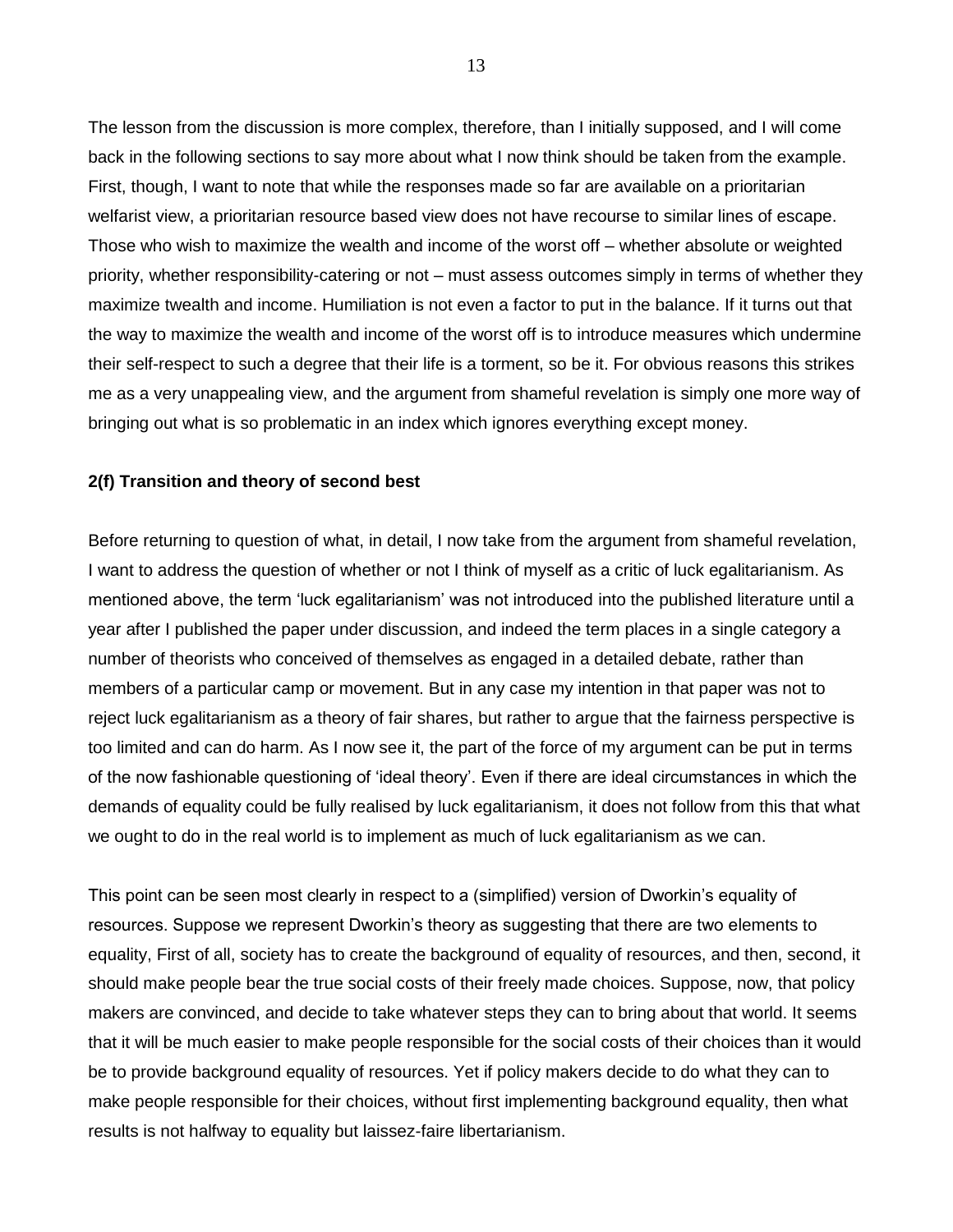Consequently we need to think hard about the relation between ideal theory and practical politics. What I think the last argument shows is that we cannot simply take our preferred theory and implement whichever parts of it are easiest to apply. Indeed this is a version of the theory of secondbest in economics, which suggests that aiming for a 'first-best' solution may be very foolish, for the costs of aiming and missing could be very high. Consequently aiming at a 'second-best' solution could be preferable, either because it is achievable, or because aiming at it, yet failing to achieve it, will still lead to an acceptable outcome, and one that is better than what would result from failing to achieve the first best solution. However it may be that aiming for the second best solution can put the first best solution permanently out of reach, and this is a cost that, on balance, it may be worth paying.

In sum, even for those who believe luck egalitarianism to be the ideal theory, there is still a great deal of thinking to do about whether we should aim to implement it in the real world; whether there is a path from here to there; what the steps are in the path; and in what order they should be attempted. Only with answers to these questions can we decide whether or not it would be better to aim for a secondbest solution. The case of shameful revelation can be taken as an illustration of how the process could go wrong, and to point out the need for broader reflection.

#### **2 (g) Adverse effects of well-meaning action**

Whether or not the case of shameful revelation is as clear cut as I hoped in showing a tension between fairness and respect, it remains obvious that there are circumstances in which attempts to implement a fairness test can undermine self-respect. However, it may be that there will generally be more subtle and sensitive instruments available to implement policies based on a concern for fairness which also boost, or at least do not undermine, self-respect. Nevertheless, the example was intended only to be a more specific and focused version of an old argument which goes back to the foundation of the poor laws, and afflicts all welfare states: that very often various forms of qualification tests are used to check whether individuals are entitled to the benefits that they claim, and those who are subject to these tests – whether for housing or unemployment benefit, or for disability allowance – have often experienced them as demeaning, even when the purpose of the test is simply to verify the basis of a claim. Those who experience government help can find the manner of that help oppressive.

The contrast between fairness and respect, and how the two can thus be in tension, can be seen as an example of a much wider phenomenon, and whether or not that particular example works well, the existence of general phenomenon seems clear. A first attempt to generalise it, and this accords well with current debates in egalitarianism, is to see the conflict as an instance of a broader conflict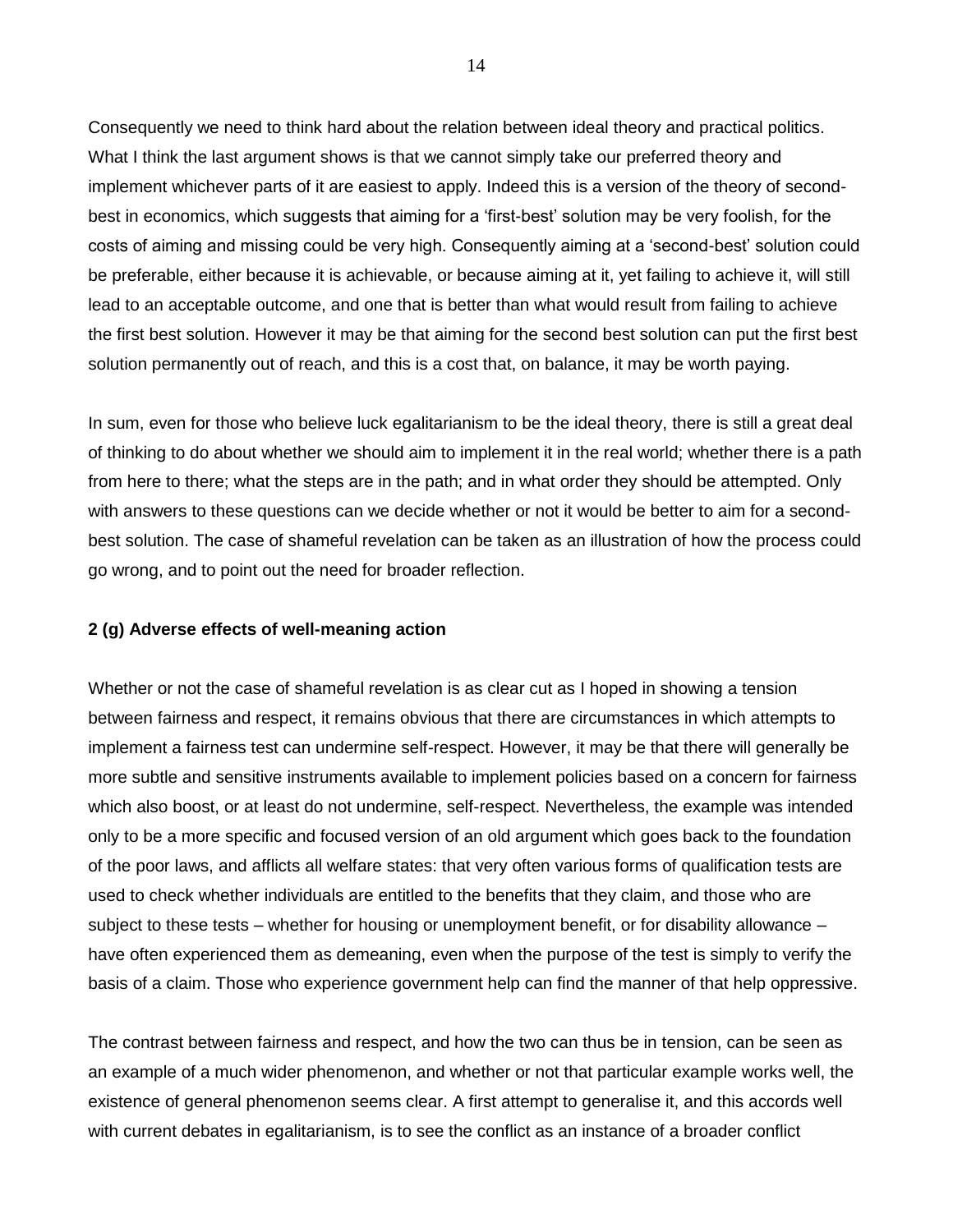between distributive and social models of equality. Distributive models aim to distribute goods in a fair and equal manner; social models aim to generate a society in which individuals can view each other as equals. The example of shameful revelation, as well as many of Elizabeth Anderson's examples, are intended to show that a concern with distributional fairness can undermine people sense of being an equal, among others, in their society.

Once more, however, it is unclear that there is a necessary tension between the goals. It is possible, of course, to show that clumsy attempts to achieve distributional equality can undermine people's sense of belonging to a society of equals, but this does not mean that our only options are clumsy ones. And indeed I now think it is possible to reconcile a concern for both distributional and social equality by being clear about the goods social equality brings people, and having a wide enough concept of well-being, and a wide enough concept of distribution, so that there 'goods' are also included as those to be distributed, at least indirectly, by government action (cf Wolff and de-Shalit, 2007).

Yet the apparent conflict can be seen in still broader terms: simply that well-meaning government action can make people better off in one respect but worse off in others. A classic example of this in the UK is various post-war housing schemes which removed people from the 'slums': unsanitary, overcrowded, poor quality housing, and removing them to newly built, modern, convenient, flats in tower blocks. In terms of the criteria of the housing departments such moves are a great success, but in many cases the dislocation from existing neighbourhoods and communities caused a huge amount of damage and long-term harm. For many years libertarians such as Friedman have pointed out that government action typically has negative externalities. Egalitarians need to recognise that these negative externalities can fall on the very people that governments are trying to help. In some cases those people will still be better off as a result, in other cases clearly worse, and in still other cases it may be indeterminate, with no clear fact of the matter. To understand how that could be, some sort of pluralist view of well-being is needed. This, perhaps, is the final message of my earlier paper, even though it was aimed at much more localised target. And, once more, there is no attempt to argue that there is a necessary tension, but rather that policy makers must always keep in mind the possibility that making people better off in one respect may make them worse off in some other, and it is not always clear whether or not they have been made better off overall.

# **3 Anderson's Democratic Equality**

Before closing I want to make some comments about Anderson's theory of Democratic Equality, and especially why, although I agree with many elements of her account, I do not endorse her approach to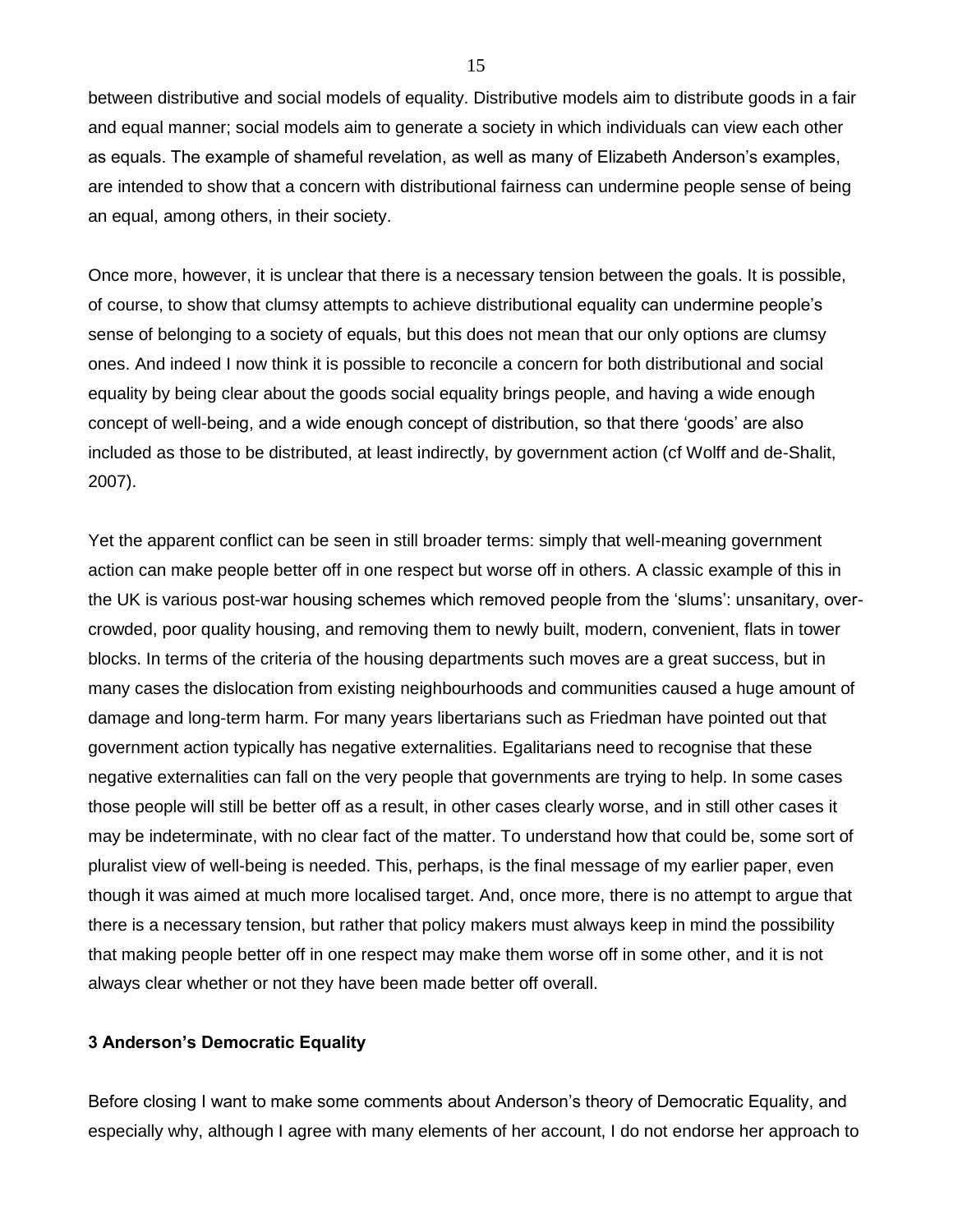equality, the central core of which is that a society of equals will guarantee to individuals a particular 'sufficient' level of capabilities.

First, though, a word about the guarantee. Note that it is couched in the language of capabilities rather than functionings, which allows Anderson to argue that a society of equals need not subsidize those who could work, but are not prepared to do so (1999, 328). This is important for Anderson for she wants to avoid the libertarian charge that equality subsidised the undeserving who chose not to work. Such people, Anderson suggests, do not lack capabilities, and so there is no case for subsidy. But note that to implement such a policy we need, once more, to check who lacks a functioning through choice and who lacks it through lack of capability. In other words, despite her trenchant critical response to luck egalitarianism she shares their endorsement of conditional benefits. Hence if there is a problem with shameful revelation then it affects Anderson as much as Dworkin, Cohen and Arneson. Indeed it is unclear how she will escape some of her own criticisms of their views, and there seems to be a larger element of luck egalitarianism in her own view than she is prepared to own up to.

But that internal criticism aside, any type of sufficiency view faces a battery of objections, especially concerning the fetishism of setting any particular level of sufficiency. Anderson is not the first person to suggest that the way to solve this problem is in functional terms: sufficiency means 'sufficient to achieve some goal or function'. One reason why Anderson's theory is called 'democratic equality' is that it sets the threshold using political concepts: what is necessary to function as an equal citizen in one's society (1999, 316-321). Now there are two closely related difficulties with setting the sufficiency threshold in this way. The first is that it is unclear that everything we feel that individuals should be guaranteed access to in developed societies relates to their role as citizens. Housing, nutrition, and health, are necessary for taking one's role as a citizen, but it is unclear that we would define adequate levels in terms of what it necessary to act as a citizen. Certainly, and this is the second point, they are regarded as valuable independent of any role they have in allowing people to act as citizens. People are not provided with housing in order to function as citizens. Even if democratic equality hits the right threshold (which I don't believe it does) it does so for the wrong reason.

Perhaps, for this reason, Anderson widens the functional role of the capabilities to those we need 'as a human being, as a participant in a system of cooperative production, and as a citizen of a democratic state' (Anderson 1999, 317). Now including the idea of what one needs as a human being overcomes the objections just mentioned, but at the cost of losing the critical edge of the theory, and making it broad to the point of vagueness. There is nothing especially 'democratic' in deciding that people ought to have enough to be able to function as a human being or as a member of a co-operative workforce. Indeed it appears that no threshold has really be set, and we are left in difficulties in understanding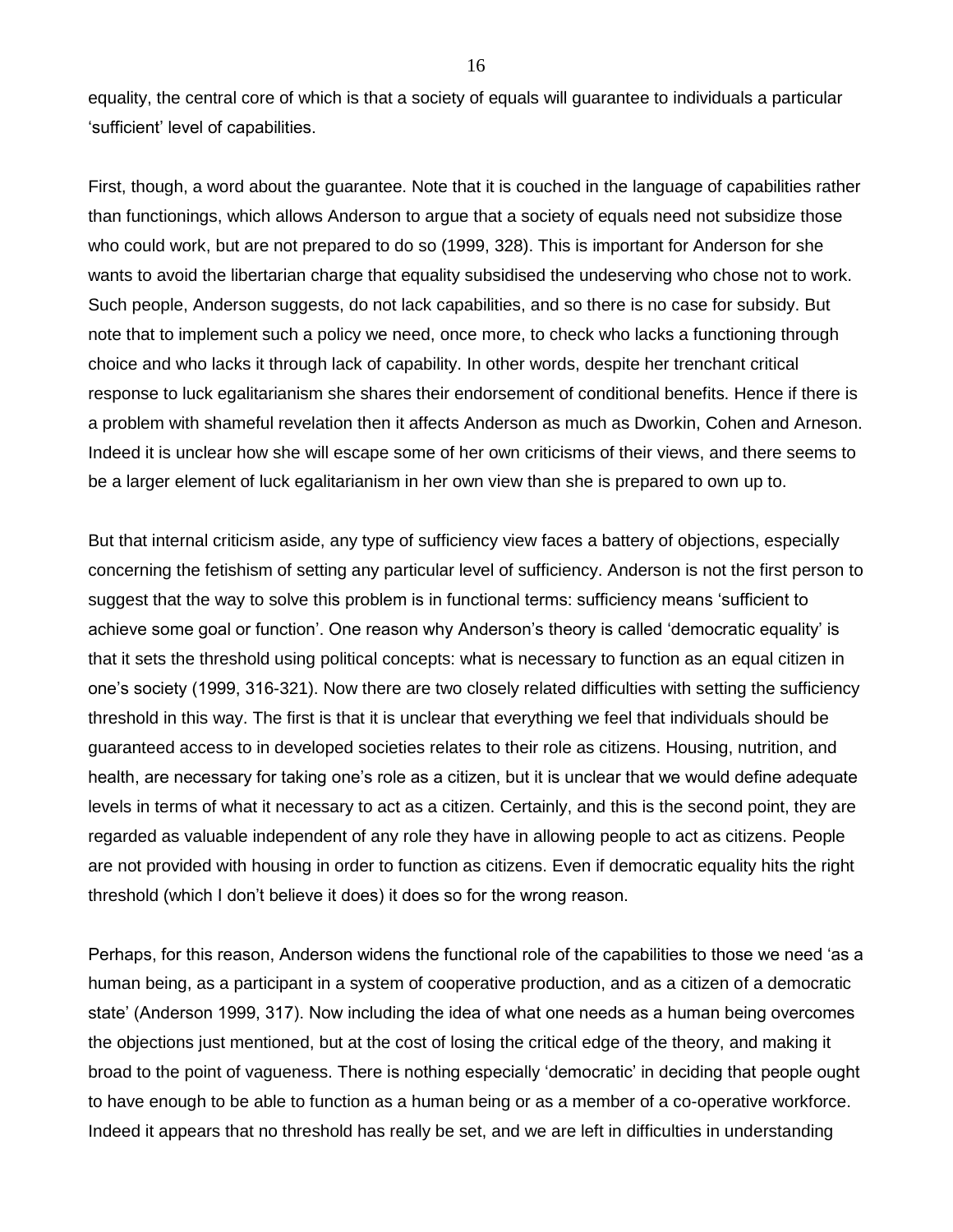what Anderson's view really comes to. So while, of course, I am sympathetic to her approach it is not determinate enough to know whether one can agree with it.

But in conclusion, my 1998 paper attempts to make a very specific point about a tension in egalitarianism, and the difficulties of combining different egalitarian values. I now think that there are ways of overcoming some of these tensions, although work does need to be done to do so. However the main point I take from the paper still holds, I believe, even if it now seems rather bland. It is simply that things are very likely to go badly wrong if we set out an ideal theory of equality and then attempt to implement it in the real world without a great deal of further thought about how it would actually impact on people, and the relations between them. In the worst case, our best efforts can hurt the very people we set out to help.

Anderson Elizabeth (1999)'What is the Point of Equality?', *Ethics*, 109: 287-337.

Arneson, R., (1989) 'Equality and Equal )pportunity for Welfare', *Philosophical Studies*, 56: 77-93.

Arneson, R., (2000), 'Egalitarianism and the Right to Privacy', *Social Philosophy and Policy*, 91-119.

Brown, Alexander (2009), *Personal Responsibility: Why It Matters*. (London: Continuum).

Burnyeat, Myles (1979) 'The Virtues of Plato', New York Review of Books, September 27<sup>th</sup>.

Cohen, G. A. (1989), 'On The Currency of Egalitarian Justice'*, Ethics*, 99: 906-944.

Dworkin, Ronald (1981a) 'What is Equality? Part 1: Equality of Welfare', *Philosophy And Public Affairs,* 10: 185-246 . Reprinted in R. Dworkin *Sovereign Virtue* (Cambridge Ma.: Harvard University Press, 2000.)

Dworkin, Ronald (1981) 'What is Equality? Part 2: Equality of Resources', *Philosophy And Public Affairs*, 10: 283-345. Reprinted in R. Dworkin *Sovereign Virtue* (Cambridge Ma.: Harvard University Press, 2000).

Gomberg, Paul (2007) *How to Make Opportunity Equal* (Oxford: Blackwells)

Hinton, Timothy (2001) 'Must Egalitarians Choose Between Fairness and Respect?' *Philosophy and Public Affairs* 30: 72-87.

Miller, David (1994) 'Complex Equality' in David Miller and Michael Walzer (eds) *Pluralism, Justice and Equality* (Oxford: Oxford University Press) pp. 197-225.

Miller, D. and Walzer M., (1994) (eds) *Pluralism, Justice and Equality* (Oxford: Oxford University Press).

Norman, Richard (1998) 'The Social Basis of Equality', in Andrew Mason (ed*) Ideals of Equality* (Oxford: Blackwells).